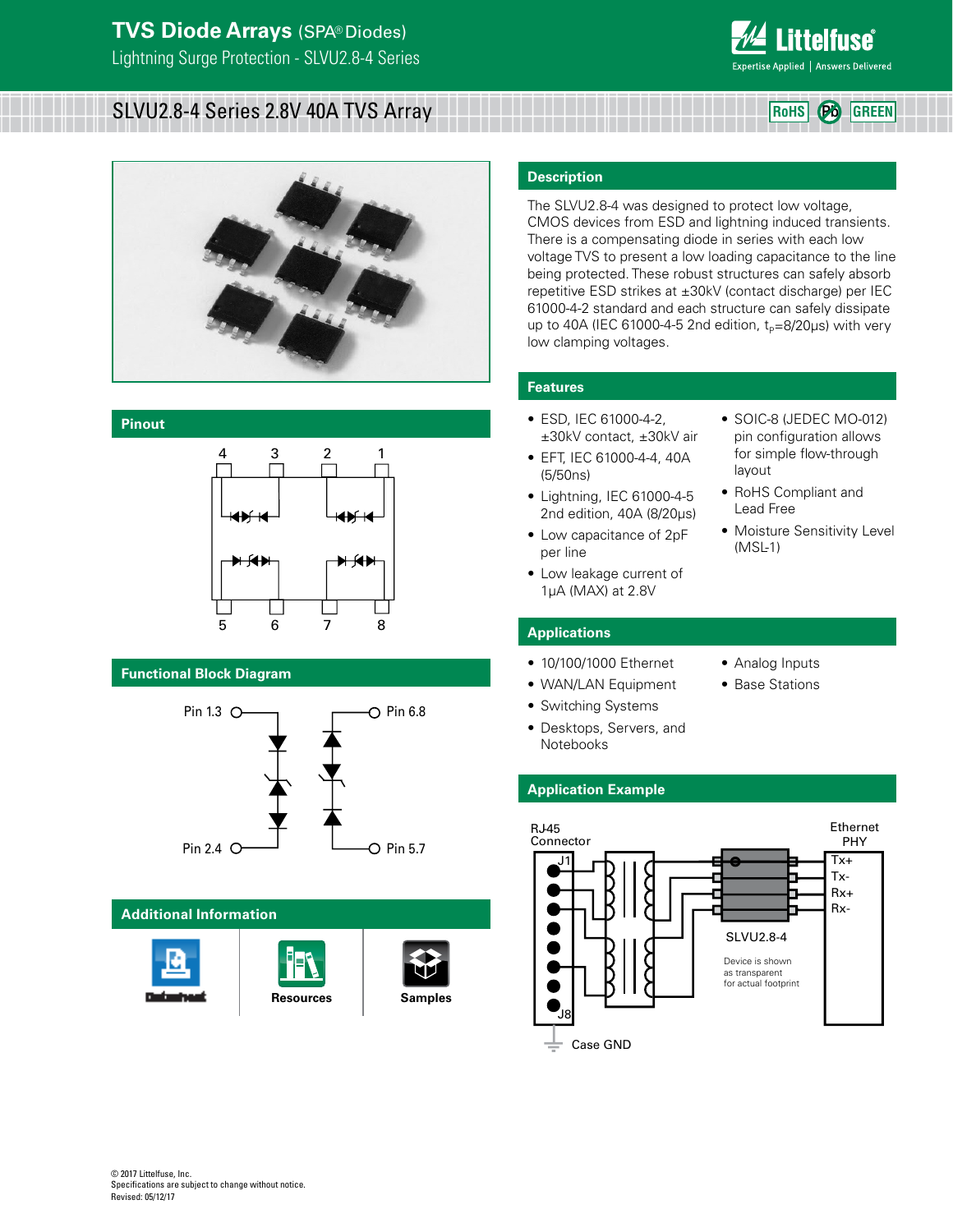| Electrical Characteristics ( $T_{\text{op}}$ = 25°C) |             |                                                                |            |            |            |              |
|------------------------------------------------------|-------------|----------------------------------------------------------------|------------|------------|------------|--------------|
| Parameter                                            | Symbol      | <b>Test Conditions</b>                                         | <b>Min</b> | <b>Typ</b> | <b>Max</b> | <b>Units</b> |
| Reverse Standoff Voltage                             | $V_{RWM}$   | $I_R \leq 1 \mu A$                                             |            |            | 2.8        | V            |
| Reverse Breakdown Voltage                            | $V_{BR}$    | $I_{\tau} = 2\mu A$                                            | 3.0        |            |            | $\vee$       |
| Snap Back Voltage                                    | $V_{SB}$    | $I_{\tau} = 50 \text{mA}$                                      | 2.8        |            |            | V            |
| Reverse Leakage Current                              | $I_{LEAK}$  | $V_R = 2.8V$ (Each Line)                                       |            |            |            | μA           |
| Clamping Voltage <sup>1</sup>                        | $V_{\rm c}$ | $I_{\text{pp}} = 5A$ , $t_{\text{p}} = 8/20 \mu s$ (Each Line) |            | 7.0        | 8.5        | $\vee$       |
| Clamping Voltage <sup>1</sup>                        | $V_{C}$     | $I_{\text{pp}}$ =24A, $t_{\text{p}}$ =8/20µs (Each Line)       |            | 13.9       | 15.0       | V            |
| ESD Withstand Voltage <sup>1</sup>                   |             | IEC61000-4-2 (Contact)                                         | ±30        |            |            | kV           |
|                                                      | $V_{ESD}$   | IEC61000-4-2 (Air)                                             | ±30        |            |            | kV           |
| Dynamic Resistance                                   | $R_{DYN}$   | $(V_{C2} - V_{C1}) / (I_{PP2} - I_{PP1})$ (Each Line)          |            | 0.4        |            | Ω            |
| Diode Capacitance <sup>1</sup>                       | $C_{\cap}$  | $V_B = 0V$ , f=1MHz (Each Line)                                |            | 2.0        | 2.5        | pF           |

Note: 1Parameter is guaranteed by design and/or device characterization.

| <b>Absolute Maximum Ratings</b>             |              |             |  |  |
|---------------------------------------------|--------------|-------------|--|--|
| Parameter                                   | Rating       | Units       |  |  |
| Peak Pulse Power (t <sub>p</sub> =8/20µs)   | 600          | W           |  |  |
| Peak Pulse Current (t <sub>p</sub> =8/20µs) | 40           | А           |  |  |
| <b>Operating Temperature</b>                | $-40$ to 125 | $^{\circ}C$ |  |  |
| Storage Temperature                         | $-55$ to 150 | ℃           |  |  |

*CAUTION: Stresses above those listed in "Absolute Maximum Ratings" may cause permanent damage to the device. This is a stress only rating and operation of the device at these or any other conditions above those indicated in the operational sections of this specification is not implied.*

## **Figure 1: Capacitance vs. Reverse Voltage**



## **Figure 3: 8/20 µs Pulse Waveform**



## **Figure 2: Clamping Voltage vs. Ipp**

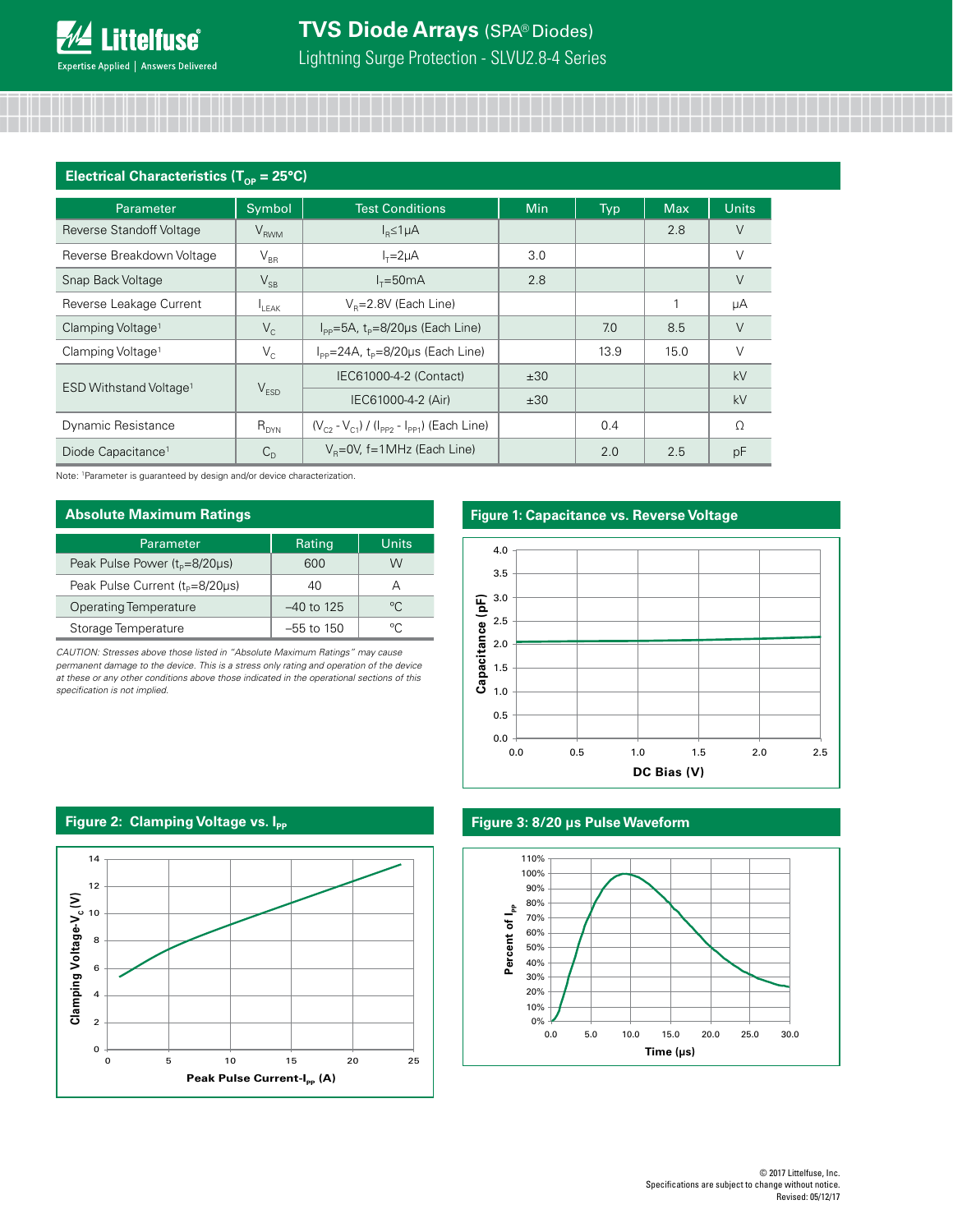

| <b>Product Characteristics</b> |                            |  |  |
|--------------------------------|----------------------------|--|--|
| <b>Lead Plating</b>            | Matte Tin                  |  |  |
| <b>Lead Material</b>           | Copper Alloy               |  |  |
| <b>Lead Coplanarity</b>        | 0.0004 inches (0.102mm)    |  |  |
| <b>Substitute Material</b>     | Silicon                    |  |  |
| <b>Body Material</b>           | V-0 per UL 94 Molded Epoxy |  |  |

Notes :

- 
- 
- 
- 1. All dimensions are in millimeters<br>2. Dimensions include solder plating.<br>3. Dimensions are exclusive of mold flash & metal burr.<br>4. All specifications comply to JEDEC SPEC MO-203 Issue A<br>5. Blo is facing up for mold and
- 

#### **Soldering Parameters**

| <b>Reflow Condition</b>                                   |                                            | Pb - Free assembly |  |
|-----------------------------------------------------------|--------------------------------------------|--------------------|--|
| Pre Heat                                                  | - Temperature Min $(T_{s(min)})$           | $150^{\circ}$ C    |  |
|                                                           | - Temperature Max (T <sub>s(max)</sub> )   | $200^{\circ}$ C    |  |
|                                                           | -Time (min to max) $(t_0)$                 | $60 - 180$ secs    |  |
| Average ramp up rate (Liquidus) Temp<br>$(T1)$ to peak    |                                            | 5°C/second max     |  |
|                                                           | $T_{S(max)}$ to $T_L$ - Ramp-up Rate       | 5°C/second max     |  |
| Reflow                                                    | - Temperature (T <sub>1</sub> ) (Liquidus) | $217^{\circ}$ C    |  |
|                                                           | -Temperature (t,)                          | $60 - 150$ seconds |  |
|                                                           | PeakTemperature (T <sub>p</sub> )          | $260+0/5$ °C       |  |
| Time within 5°C of actual peak<br>Temperature $(t_n)$     |                                            | $20 - 40$ seconds  |  |
| Ramp-down Rate                                            |                                            | 5°C/second max     |  |
| Time 25 $\degree$ C to peak Temperature (T <sub>p</sub> ) |                                            | 8 minutes Max.     |  |
| Do not exceed                                             |                                            | $260^{\circ}$ C    |  |



## **Package Dimensions — Mechanical Drawings and Recommended Solder Pad Outline**

 $-0.60$ 

 $20$ 6.80

**PUSE** 



| Package      | SOIC-8        |                    |        |            |  |
|--------------|---------------|--------------------|--------|------------|--|
| <b>Pins</b>  | 8             |                    |        |            |  |
| <b>JEDEC</b> | <b>MS-012</b> |                    |        |            |  |
|              |               | <b>Millimetres</b> | Inches |            |  |
|              | Min           | <b>Max</b>         | Min    | <b>Max</b> |  |
| A            | 1.35          | 1.75               | 0.053  | 0.069      |  |
| A1           | 0.10          | 0.25               | 0.004  | 0.010      |  |
| A2           | 1.25          | 1.65               | 0.050  | 0.065      |  |
| в            | 0.31          | 0.51               | 0.012  | 0.020      |  |
| C            | 0.17          | 0.25               | 0.007  | 0.010      |  |
| D            | 4.80          | 5.00               | 0.189  | 0.197      |  |
| E            | 5.80          | 6.20               | 0.228  | 0.244      |  |
| E1           | 3.80          | 4.00               | 0.150  | 0.157      |  |
| e            |               | 1.27 BSC           |        | 0.050 BSC  |  |
| L            | 0.40          | 1.27               | 0.016  | 0.050      |  |

© 2017 Littelfuse, Inc. Specifications are subject to change without notice. Revised: 05/12/17